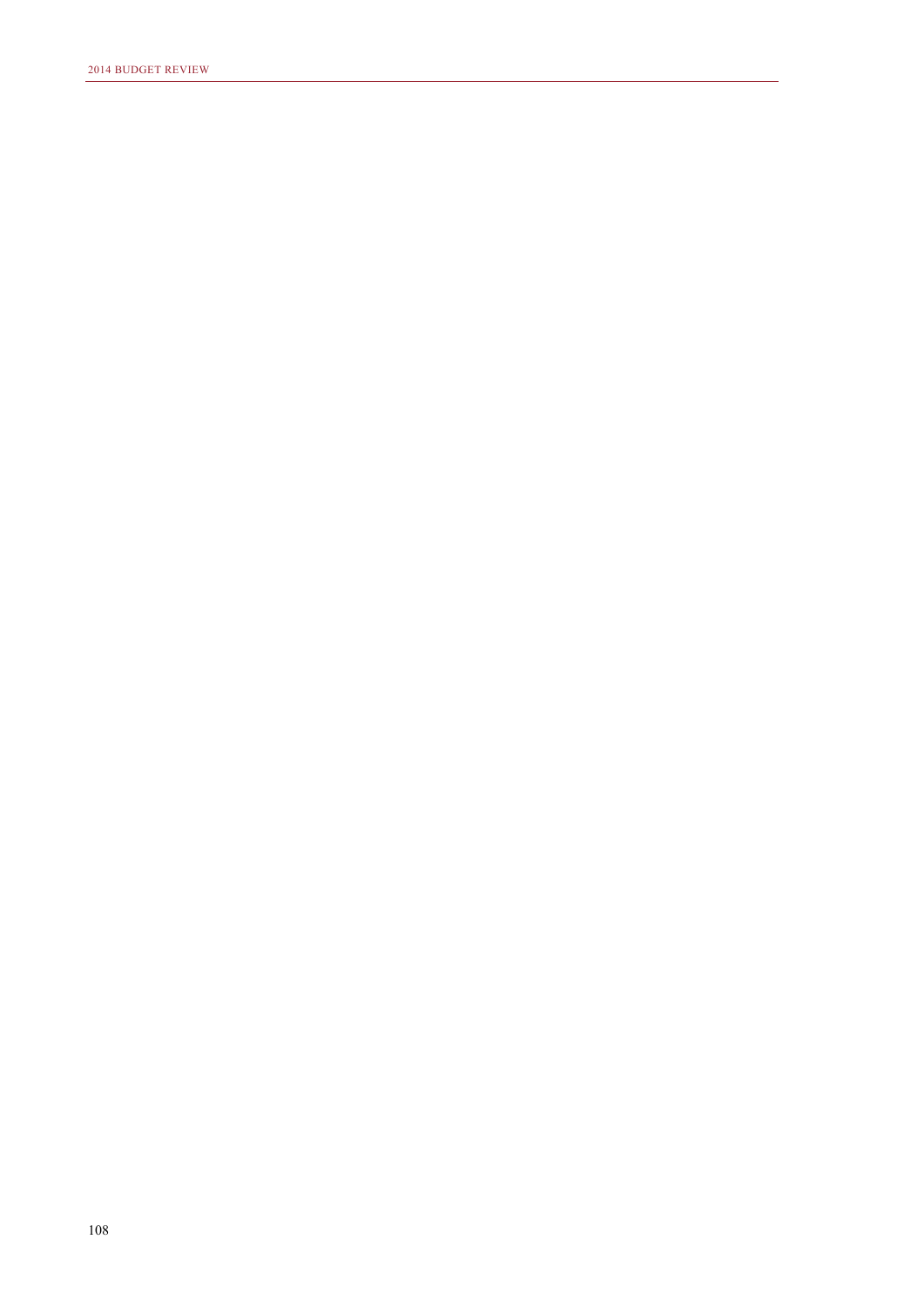# A

# **Report of the Minister of Finance to Parliament**

# **Introduction**

Section 7(4) of the Money Bills Amendment Procedure and Related Matters Act (2009, the act) prescribes that the Minister of Finance (the Minister) must submit a report to Parliament at the time of the budget explaining how the Division of Revenue Bill and the national budget give effect to, or the reasons for not taking into account, the recommendations contained in:

- Budgetary review and recommendation reports submitted by committees of the National Assembly in terms of section 5 of the act.
- Reports on the fiscal framework proposed in the *Medium Term Budget Policy Statement* (MTBPS) submitted by the finance committees in terms of section 6 of the act.
- Reports on the proposed division of revenue and the conditional grant allocation to provinces and local governments set out in the MTBPS submitted by the appropriations committees in terms of section 6 of the act.

# **Budgetary review and recommendation reports**

Section 5 of the act sets out a procedure to be followed by the National Assembly, through its committees, for assessing the performance of each national department before it introduces the national budget. This procedure provides for committees to prepare budgetary review and recommendation reports, which:

- Must provide an assessment of the department's service delivery performance given available resources.
- Must provide an assessment of the effectiveness and efficiency of the department's use and forward allocation of available resources.
- May include recommendations on the forward use of resources.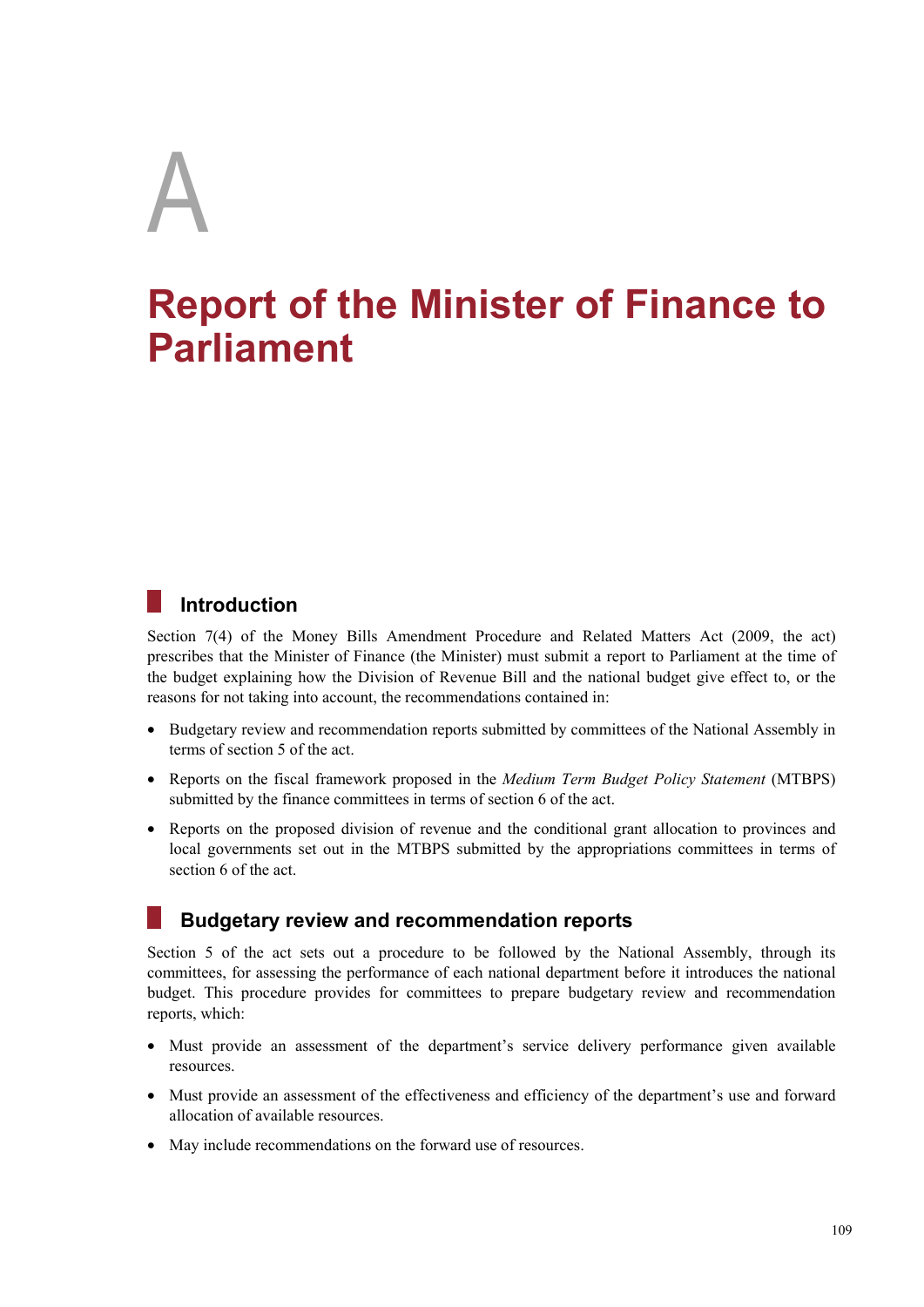At the time of tabling the annual budget, the Minister is required to explain how the budget gives effect to these recommendations, or why they have not been taken into account.

The budgetary review and recommendation reports were tabled by the relevant portfolio committees in October and November 2013. Due to the large number of reports, a separate document will be tabled in Parliament with detailed responses to the portfolio committees' recommendations. In many cases, however, the different committees have made the same recommendations to a number of departments. These overarching concerns are summarised below.

#### **General issues**

- Recruitment and retention of skilled persons
- The urgent need to fill vacant posts, especially at senior management level and in critical or priority positions
- Departments should institute indicators and targets that are SMART specific, measurable, achievable, realistic and time-bound
- Performance targets should be aligned with budgets and organisational structures
- Stricter adherence to the Public Finance Management Act (1999) and National Treasury regulations
- Supply chain management needs to be improved
- Departments must address concerns raised by the Auditor-General
- Improved cooperation across government
- Fraudulent or unethical behaviour should be eradicated
- Staff should be made accountable for unauthorised, irregular, fruitless or wasteful expenditure
- Departments' objectives must be aligned with the National Development Plan
- Internal audit functions and governance structures should be adequately capacitated
- The funding arrangements of government entities should be reviewed
- Financial management must be improved and unqualified audits ensured
- Policies should be developed for the procurement, use and monitoring of consultants
- Information and communications technology should be upgraded
- Issues raised in previous budgetary review and recommendation reports should be addressed
- Performance agreements should be in place for staff at all departments
- Mechanisms are needed to monitor and evaluate government programmes.

A number of committees also recommended that additional budget allocations be made available for certain programmes, sub-programmes or other budget items. Where these recommendations are supported by the relevant departments when weighed against other priorities, they will be taken into account in future budget discussions.

The following section comprises the Minister of Finance's response to the other committee reports. In cases where different reports make the same recommendations, these are not repeated.

### **Recommendations of the Standing Committee on Appropriations on the 2013 MTBPS**

#### **Education infrastructure**

*The National Treasury, in conjunction with the Department of Basic Education, should develop systems and mechanisms targeted specifically at enhancing the performance of schools infrastructure programmes such as the Accelerated Schools Infrastructure Development Initiative.*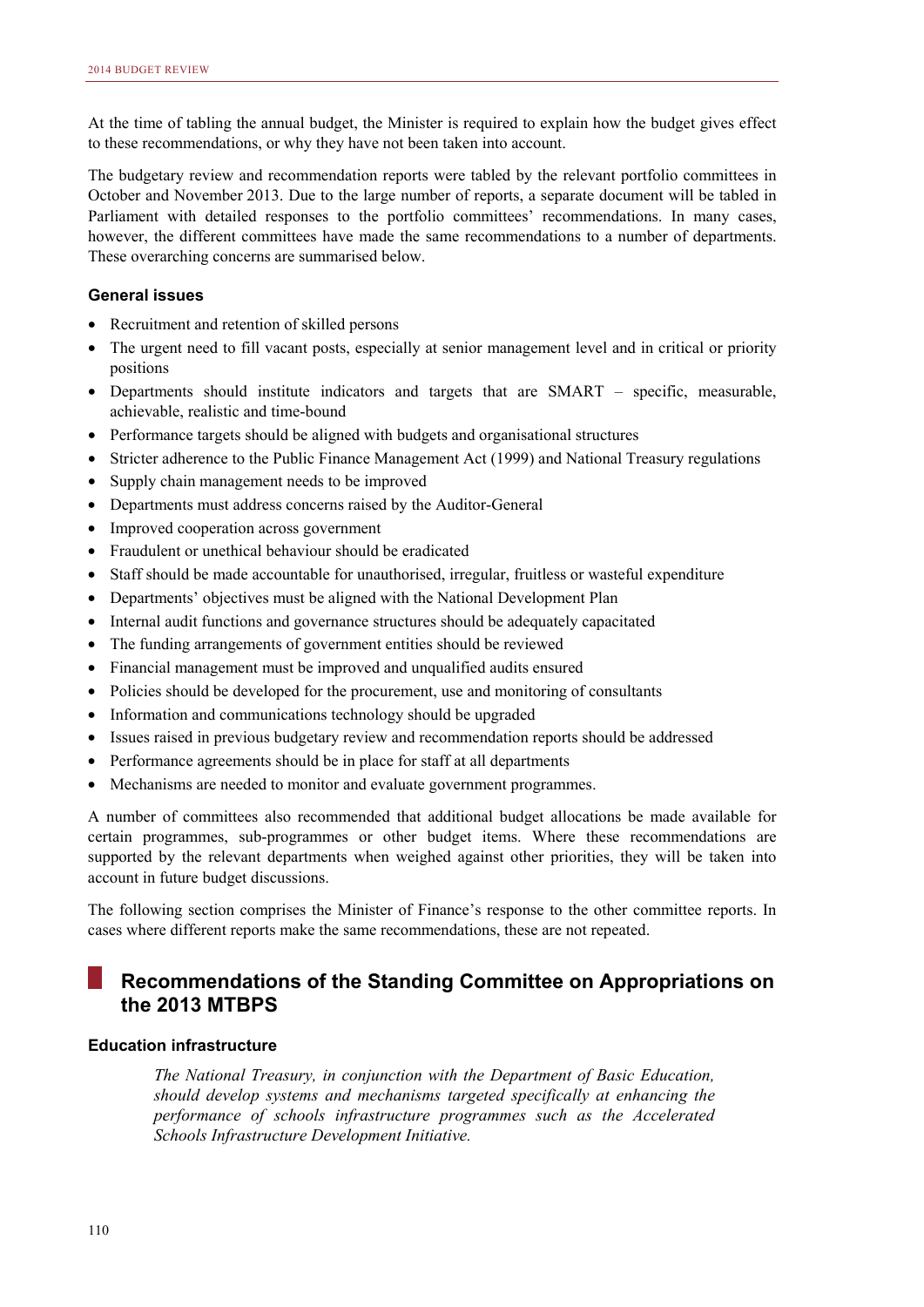The National Treasury is supporting the national Department of Basic Education to improve infrastructure delivery in the sector through the Infrastructure Delivery Improvement Programme (IDIP). The IDIP supports the development of management systems and the building of human-resource capacity to enhance infrastructure delivery. The Department of Basic Education is a strategic partner of the programme and it has received technical assistance. The IDIP is in the design stage of its fourth phase. It is engaging with the department on the most appropriate support mechanisms needed to sustainably enhance delivery and capacity within its infrastructure delivery system.

#### **Further education and training colleges**

*The National Treasury should develop and implement mechanisms to ensure that baseline funding requirements are in place for the successful transfer of the further education and training colleges function to the Department of Higher Education and Training.* 

The National Treasury agrees that baseline funding needs to be in place to ensure the successful transfer of the further education and training colleges from provinces to the Department of Higher Education and Training. This requires agreement between the nine provinces and national government on the shifting of funds, staff and assets, as well as formal consultation with the Financial and Fiscal Commission. Since 2010, the National Treasury has made extensive support available to the Department of Higher Education and Training, including through the Technical Assistance Unit, which completed a diagnostic report on the function shift. The National Treasury has also helped create a new conditional grant to ring-fence part of the funding for the function and has facilitated discussions with provincial treasuries through the Technical Committee on Finance.

A special committee, including provincial treasuries, will be established in 2014 to work with the heads of the Education Committee and the Council of Education Ministers to provide executive stewardship of the full funding shift of further education and training colleges on 1 April 2015 and adult education and training functions on 1 April 2016.

#### **Expenditure reviews and grants**

*The National Treasury's announced programme of expenditure reviews include an assessment of the performance of direct versus indirect conditional grants.* 

The National Treasury and the Department of Performance Monitoring and Evaluation are conducting a programme of expenditure reviews to examine spending in different sectors. Indirect grants that form part of a sector's funding will be examined as part of the expenditure reviews. The National Treasury is also managing the review of all infrastructure grants to local government. This will include a review of the relative performance of different forms of grants, including direct and indirect grants.

#### **Service quality in employment programmes**

*The National Treasury develops and incorporates spending conditions in respect of the Community Work Programme and other employment programmes that stipulate minimum standards of service quality for those non-governmental organisations and service providers implementing the programmes.* 

Using non-governmental organisations and other service providers to implement projects that fall within the Expanded Public Works Programme (such as the Community Work Programme) is an important part of the delivery model for public employment programmes, but it requires careful and constant oversight by the responsible departments. The National Treasury works on this and all other implementation issues with the Department of Public Works, the Department of Cooperative Governance and other departments involved with the Expanded Public Works Programme.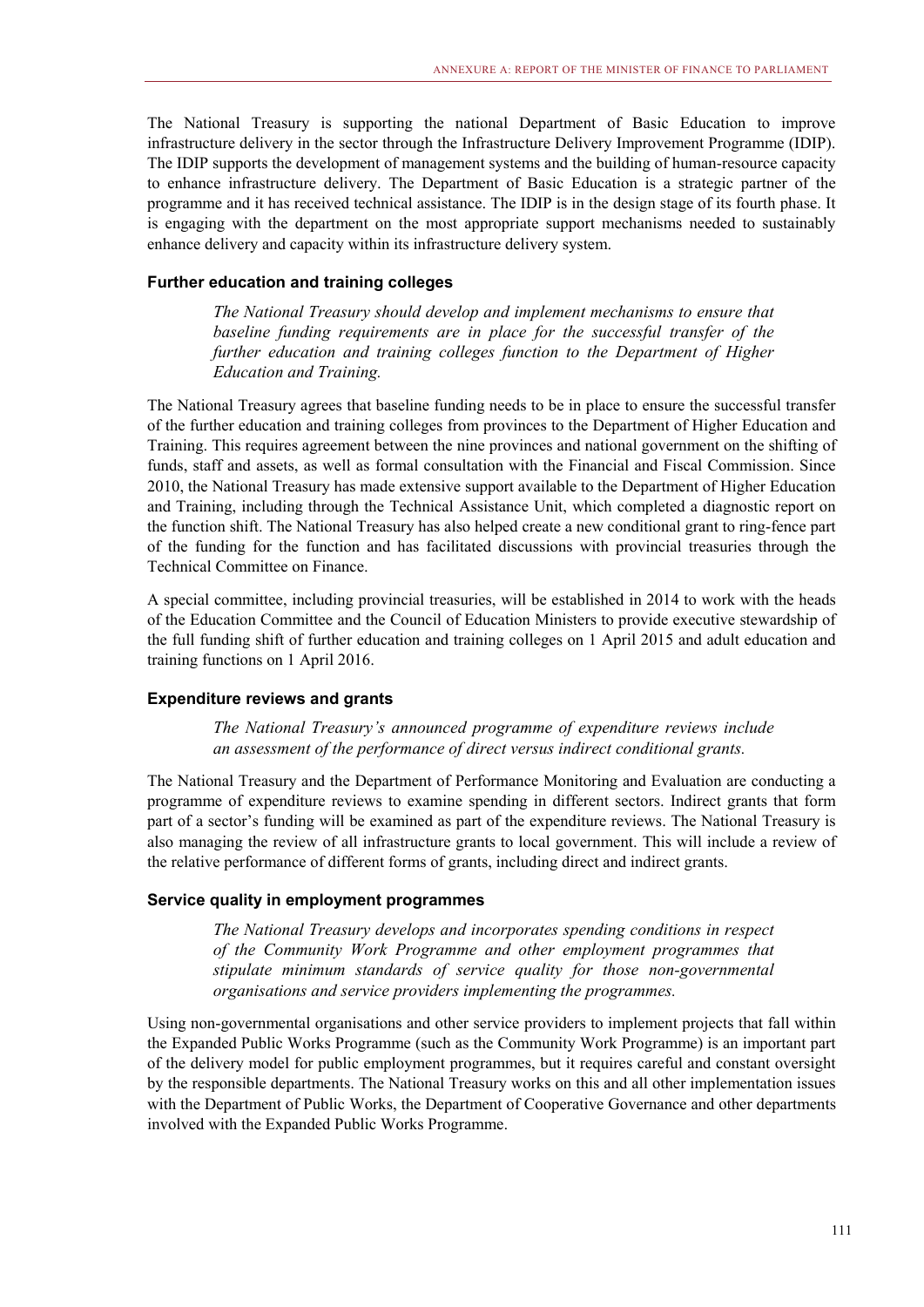#### **Quarterly expenditure reports**

*The National Treasury, in consultation with the Department of Performance Monitoring and Evaluation, includes performance on pre-determined objectives in its quarterly expenditure reports submitted to the Standing Committee on Appropriations.* 

The National Treasury is committed to evaluating the impact of government expenditure and recognises the need to further develop existing methodologies for doing so. Where the impact of government interventions can only be measured after some years, the link between performance and quarterly expenditure information is tenuous. Moreover, the collection of performance information is typically more complicated than that of financial data, which means that there is often a lag between the two that makes it hard to reconcile them on a quarterly basis. Where possible, the current reports discuss the purpose and impact of the expenditure, but the primary function of the quarterly expenditure reports is to provide a detailed breakdown of appropriated funds, and to clarify how they are being spent throughout the year.

#### **Devolving human settlements**

*The Ministers of Finance and Human Settlements develop and implement a capacity enhancement and support initiative specifically aimed at the successful devolvement of the human settlements function to the six metropolitan municipalities.* 

The 2014 Budget includes a new conditional grant to fund the development of capacity to administer housing programmes in the six metropolitan municipalities assigned this function. The *municipal human settlements capacity grant* has an allocation of R900 million over the 2014 medium-term expenditure framework (MTEF) period and will be administered by the Department of Human Settlements.

#### M. **Recommendations of the Standing Committee on Appropriations on the Adjustments Appropriation Bill**

#### **Underspending and service delivery**

*The National Treasury should develop systems and mechanisms targeted specifically at ensuring that projected underspending does not compromise the service delivery performance targets.* 

Projected underspending figures published with the budget are estimates of the funds that are unlikely to be spent before the end of a financial year. Common reasons for this underspending include delays in departments' work schedules due to, for example, adverse weather conditions, or the late submission of invoices. Departmental budgets are not reduced by these estimates, which means that departments can still access these funds should service delivery catch up with the original spending targets. The National Treasury examines departmental monthly and quarterly actual and projected spending data on an ongoing basis through its in-year monitoring system.

#### **Rural households infrastructure grant**

*The National Treasury should consider re-scheduling the* rural households infrastructure grant *from a direct to an indirect grant.* 

The *rural households infrastructure grant* funds the construction of on-site sanitation facilities in rural areas where reticulated sewerage is not viable. Following engagements between the National Treasury and the Department of Human Settlements about how the performance of this programme can be improved, the 2014 Division of Revenue Bill includes both direct and indirect allocations for this programme. About 60 per cent of the grant will be an indirect grant through which the Department of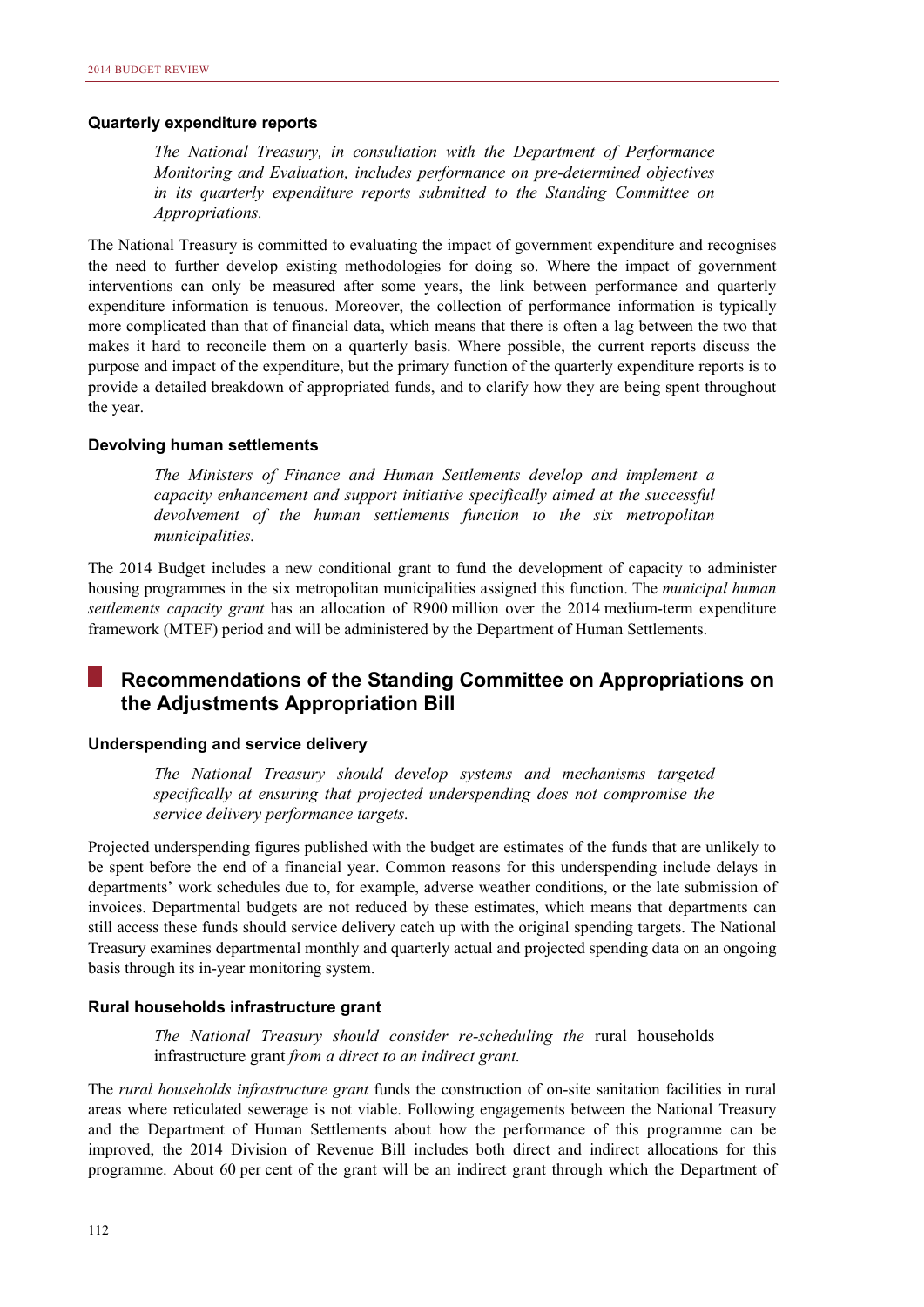Human Settlements will install infrastructure in weaker municipalities, while 40 per cent will be transferred as a direct grant to municipalities with better capacity to implement projects. The Department of Human Settlements will also be responsible for developing capacity in municipalities receiving the indirect grant so that they can implement projects themselves in future. This approach will ensure skills transfer and create an incentive for municipalities to improve their performance.

#### **Emergency Call Centre**

*The Minister of Finance should engage with the Minister of Communications on the appropriate budget for the 112 Emergency Call Centre project given the persistent shifting of funds away from the project.* 

Following a bilateral meeting, the two ministers noted the consistent underspending on the 112 Emergency Call Centre and agreed that its funding should be reprioritised towards the Digital Migration Strategy and broadband planning. These two programmes place significant pressure on the department's budget.

#### **Tale Recommendations of the Select Committee on Appropriations on the Division of Revenue Amendment Bill**

#### **Costs of the public service**

*The escalating costs of compensation of public service employees and funds spent on consultants need to be brought under control as there is no correlation between these costs and the provision of services to the poorest of the poor and underspending.* 

The National Treasury agrees with the committee. Spending on compensation of employees and consultants increased by an annual average of 12.6 per cent between 2008/09 and 2012/13, largely due to the introduction of the occupation-specific dispensation, higher wage settlements and a strong increase in public service employment during the economic downturn. Over the 2013 MTEF, expenditure on compensation of employees and consultants is expected to increase by an annual average of 6.2 per cent. However, as a percentage of total expenditure, spending on consultants and employees will fall from 35.4 per cent in 2012/13 to 34 per cent in 2015/16, while spending on other classes of expenditure will increase 1.1 per cent faster on average. The National Treasury will put mechanisms in place to monitor deployment of and spending on consultants to ensure that value for money is realised in this area.

#### **Grant designs**

*Grant designs, capacity, monitoring and evaluation in government departments need to be improved on a continuous basis to ensure effective and efficient spending.* 

This recommendation is supported. The National Treasury provides extensive support for grant design and monitoring. Departments that are considering a new grant are provided with technical guidance on how to design, manage and monitor conditional grants. For existing grants, annual workshops on the Division of Revenue Act are held with all national transferring officers to discuss changes to the act, how the different provisions work, and what levers are available to grant managers to carry out their mandates. The National Treasury meets with national departments every quarter to review performance and assist departments with compliance issues. It also conducts annual training sessions with provinces and national departments on how to compile a business plan. National departments have committed substantial resources within their departments to the administration and monitoring of conditional grants.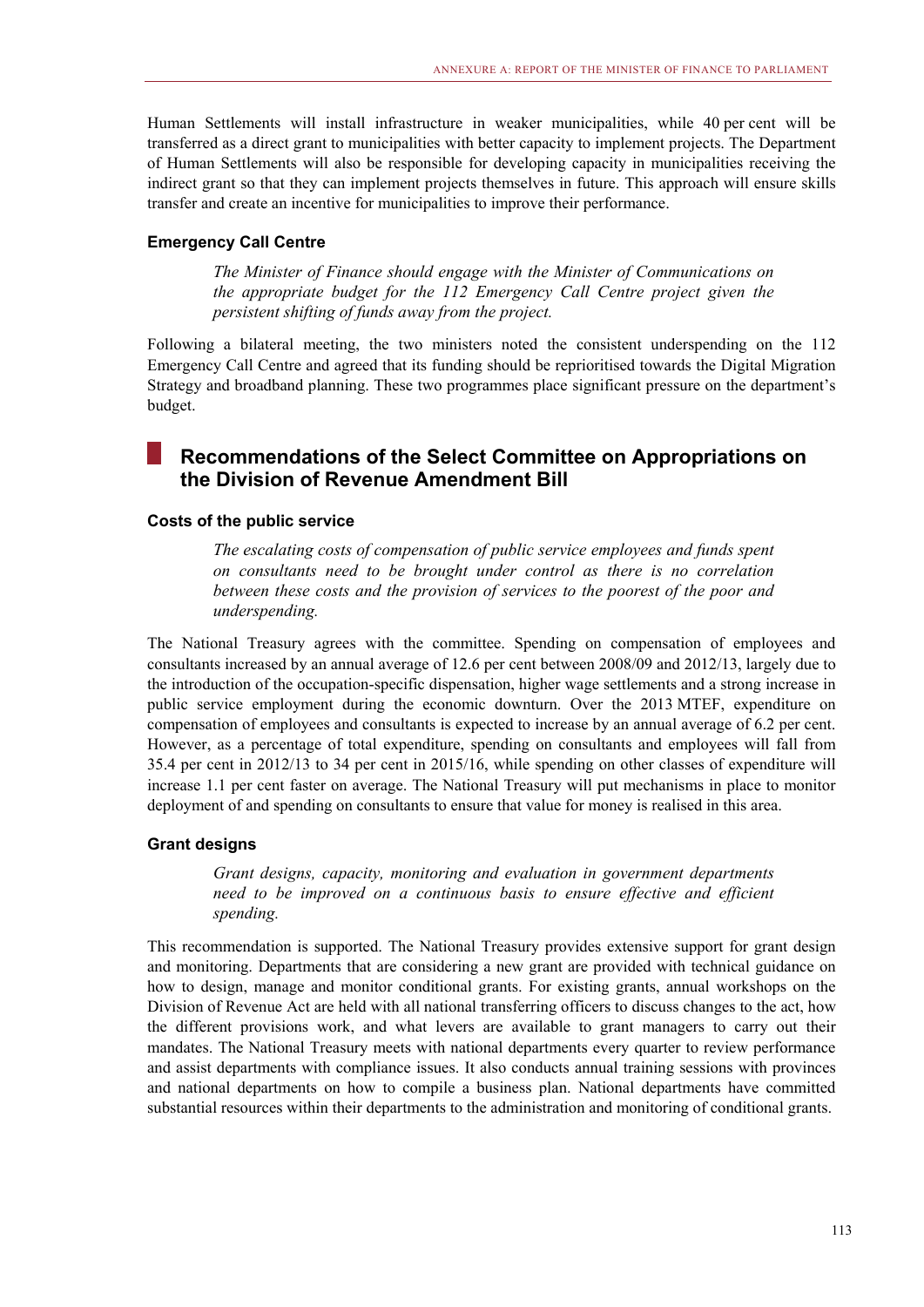#### **Proper costing of business plans**

*The business plans and strategic plans of departments should be properly costed. Departments should refrain from budgeting for programmes that they know they may not be able to roll out, as these funds could be allocated to other government functions. The National Treasury should ensure that there is compliance with credible budgeting within the various spheres of government.* 

Government's annual budget processes are intended to ensure that all new plans are properly costed and that sufficient funds are available to sustain them before they are included in the budgets. The use of three-year MTEF budgeting at all levels of government means that projects must be budgeted for over a multi-year period and not just as a once-off appropriation. Government agrees that these principles should be applied rigorously during budget processes in all three spheres.

#### **Roll-overs**

*The National Treasury should ensure that, when roll-overs are approved, there are also plans and capacity to spend the roll-over funds in addition to current allocations.* 

The roll-over of funds from one financial year to another is generally permitted to allow departments to complete activities that they originally planned to finish before year-end, but were unable to do so due to unforeseen circumstances. The undertakings typically funded by the roll-over of funds are close to completion at the start of the financial year. Requests for the roll-over of funds are submitted to the National Treasury. The request's evaluation takes into account several factors, such as the department's current and historical spending performance, and whether the expenditure can be financed within the department's current budget. In the case of an institution with a poor spending performance history, rollover funds are usually either not recommended, or recommended with the condition that the National Treasury will monitor departmental expenditure levels before making a final recommendation as to whether the roll-over should be approved or not. The National Treasury has provided guidance to municipalities on the roll-over processes and has instituted measures to give certainty that funds would be correctly used, including evidence that work on relevant projects has started and the submission of progress reports.

#### **Withholding of funds**

*The National Treasury should ensure that withholding of funds is used as a last resort when all efforts (to support and enforce compliance) have been exhausted. Government should ensure that action is taken against officials when withholding of funds is due to non-compliance or dereliction of duty.* 

The National Treasury agrees with this recommendation. The Division of Revenue Act asserts that the National Treasury and the national transferring officer should follow certain processes before funds are withheld. Government engages with provinces and municipalities, giving them the opportunity to present their position and indicate remedial actions implemented to prevent reoccurrence. It should be noted that conditional grants are only withheld subsequent to an extensive consultation process between the National Treasury, the national transferring officer and the province or municipality.

#### **Failure to spend**

*The National Treasury should ensure that failure to spend is not regarded as savings since this might encourage underspending in some cases.* 

The National Treasury undertakes to use the term "savings" only when referring to situations in which the planned outcomes are achieved at a lower cost than originally budgeted for. Situations where there is a failure to spend is called underspending. When the latter occurs, the National Treasury provides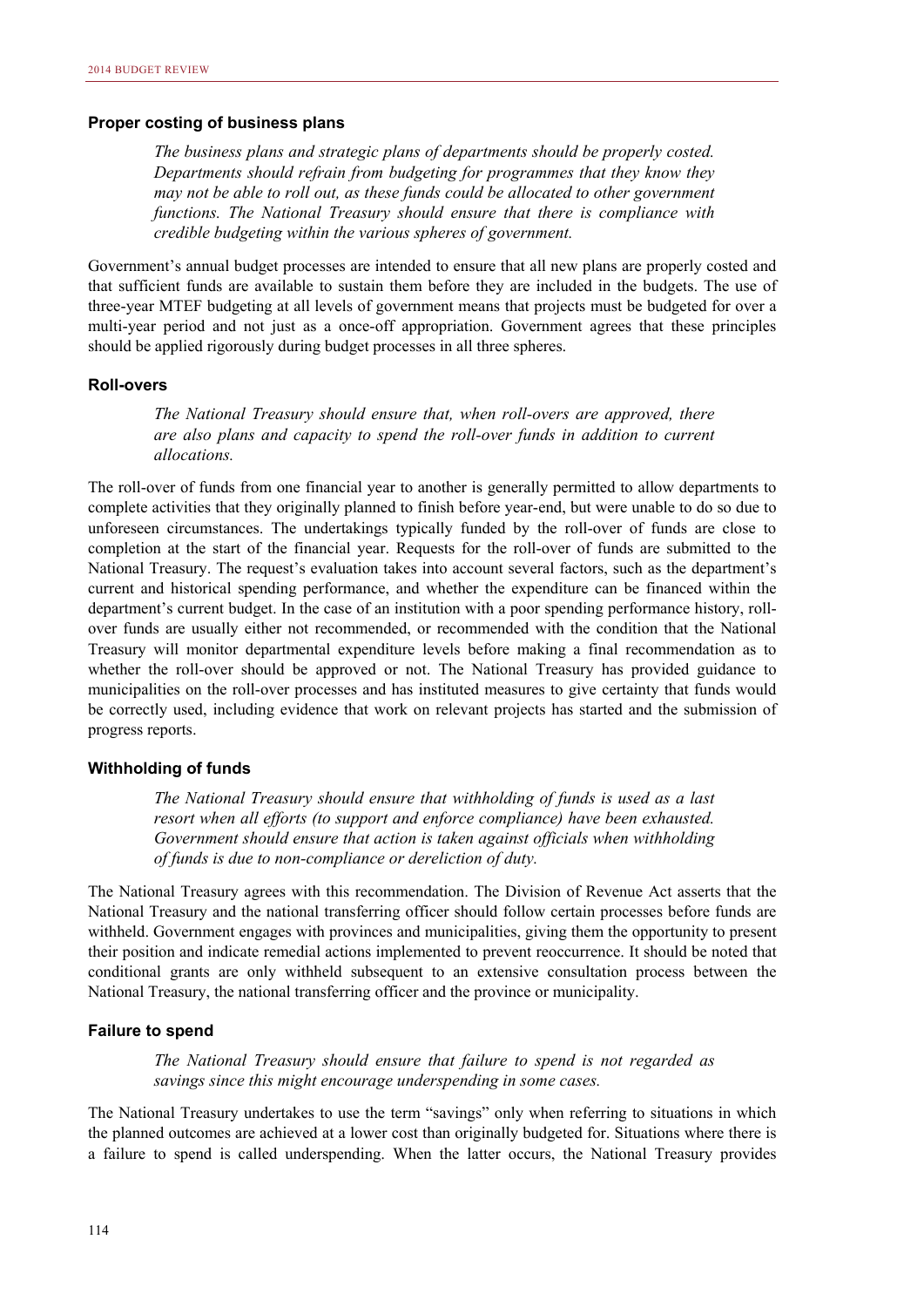support to improve the performance of the programme. Where this is unsuccessful, consideration may be given to reprioritising some of the unspent funds towards other areas.

#### **Conditional grant for municipal restructuring**

*A transitional conditional grant should be made available for the 2014/15 and 2015/16 financial years to municipalities that will be impacted by the redemarcations to be introduced from the next municipal elections, to enable these municipalities to undertake the necessary preparatory work towards this restructuring.* 

The Municipal Demarcation Board has indicated that several municipalities will be merged after the 2016 local government elections. National and provincial governments have a responsibility to help municipalities manage this technically complex process successfully, with minimum disruptions for residents. In the two provinces most affected by mergers (Gauteng and KwaZulu-Natal), the provincial governments are already working with the affected municipalities to help them plan for the mergers. At a national level, the response is being coordinated by the Department of Cooperative Governance and a forum has been set up, chaired by the department, with representatives from the National Treasury and the South African Local Government Association. This team will examine the issues involved and make recommendations on further support needed, including whether specific financial support needs to be given to some or all of these municipalities to assist them with the costs of these mergers.

## **Recommendations of the Select Committee on Appropriations on the proposed Division of Revenue and the conditional grant allocations to provincial and local spheres of government as contained in the 2013 MTBPS**

#### **Value for money**

*Government should ensure that growth in expenditure translates into a better life for all so there is value for the money spent.* 

As in previous budget processes, the 2014 MTEF budget process sought greater efficiencies to ensure that service delivery remains protected and that more is achieved with the current level of financial resources. The 2014 Budget publications provide comprehensive information on how budget resources are generated and how institutions plan to spend these resources, including what service delivery will result from this spending, to demonstrate how value for money will be achieved. In addition, any funding allocated through an Appropriation Act is subject to the provisions of the act itself, which states that funds need to be spent in accordance with the purposes specified. Spending is also subject to the provisions of the Public Finance Management Act, through which the accounting officer of a department, trading entity or constitutional institution is charged with ensuring the effective, efficient, economical and transparent use of the resources of the department, trading entity or constitutional institution at all times. Departments are continually tasked with assessing the aim, purpose and effectiveness of programmes and public entities, and whether outcomes and outputs can be attained at a lower cost.

#### **Spheres of government**

*National and provincial spheres of government should, in terms of section 154 of the Constitution, continue to support and strengthen municipalities to manage their own affairs and also fulfil their constitutional mandates.* 

In fulfilling these requirements, government has institutionalised a number of programmes to support municipalities in discharging their own mandates. The National Treasury, in consultation with all provincial treasuries and the Department of Cooperative Governance, has developed programmes to monitor municipal financial performance and help municipalities focus on critical factors in financial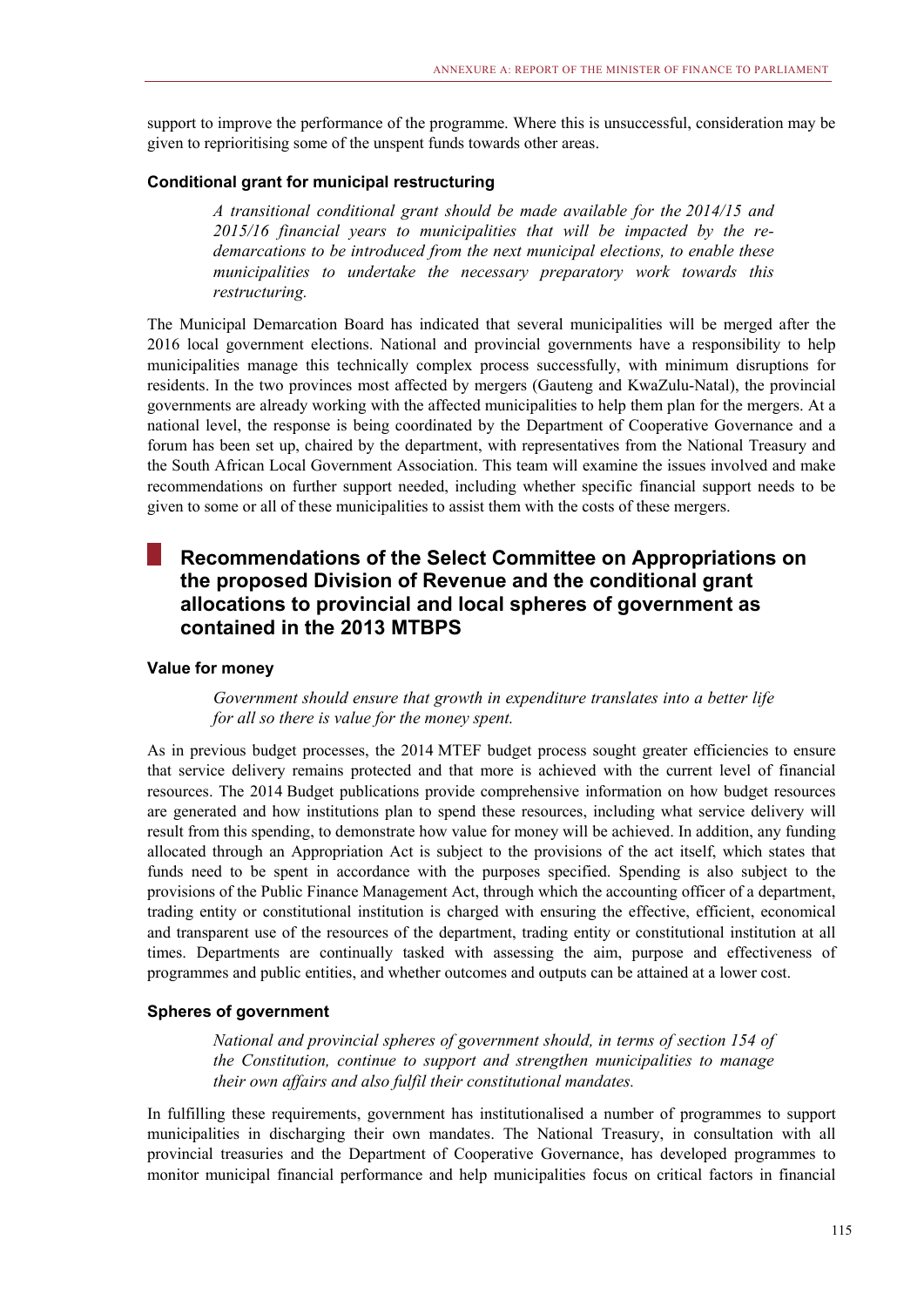management, governance, transparency and accountability. Capacity-building initiatives include the following:

- The *municipal systems improvement grant* provides funding to all non-metropolitan municipalities to help them implement their local government turnaround strategies.
- The *local government finance management grant* funds the modernisation of financial management and implementation of the Municipal Finance Management Act (MFMA) (2003).
- The *infrastructure skills development grant*, introduced in 2012, places interns with technical skills in well-capacitated municipalities for a two-year period. They then complete their internship at municipalities that are struggling to attract skilled labour.
- The *municipal finance improvement programme* focuses on capacity building in various financial management disciplines and attempts to address gaps in the implementation of the MFMA.
- The *city support programme* responds to requests from metropolitan municipalities for an integrated programme of assistance to address challenges in transforming their built environments. Although this programme is coordinated nationally, cities are seen as the drivers and the City Budget Forum is the institutional arrangement for the cities' participation and engagement.

#### **Payment schedules**

*The National Treasury should, where applicable, stipulate payment schedules when the Division of Revenue Bill for 2014/15 is presented.* 

Although it is possible to provide high-level details of the payment dates (contained in the conditional grant frameworks that form part of the annual Division of Revenue Bill, which is presented to Parliament), it is not possible to provide detailed payment schedules for each grant when the bill is presented to Parliament. Grant allocations to provinces and municipalities are contained within the voted funds of national departments and require detailed planning with the chief financial officer of each department, the programme managers who are responsible for each grant, the provincial and municipal receiving officers, their chief financial officers and each programme manager. Cash flow planning takes place after the tabling of the Budget, because any submissions made before that will likely be of poor quality and not agreed to by all stakeholders. The National Treasury notes the recommendation and would be able to provide reliable payment schedules to the committee on or before 31 March for provincial transfers and on or before 30 June for municipal transfers.

#### **Unfunded mandates**

*To avoid incidences of unfunded mandates and challenges with accountability, allocation of funds should follow functions and capacity to perform such functions should be ascertained before devolution of such functions.* 

The principle that funds follow functions is one of the most important components of the intergovernmental fiscal system. The Financial and Fiscal Commission Act (1997) enshrines this principle in law and sets out the steps that must be taken to ensure that any function shift is accompanied by a fair transfer of resources. In summary, the act requires that the Minister of Finance must first agree to any function shift before it is submitted to the Financial and Fiscal Commission for an independent assessment of its impact and the adequacy of financial transfers proposed to accompany the function shift. If these steps are not followed then a function shift is legally invalid.

Ensuring that the government sphere taking over the function has the appropriate capacity requires careful planning, because it is difficult and expensive to build capacity for a function before an organisation has the legal responsibility for it. A phased approach to functional transfers can help with this, as can capacity and financial support. In the case of the devolution of the human settlements function to six metropolitan municipalities, the importance of this recommendation is recognised in the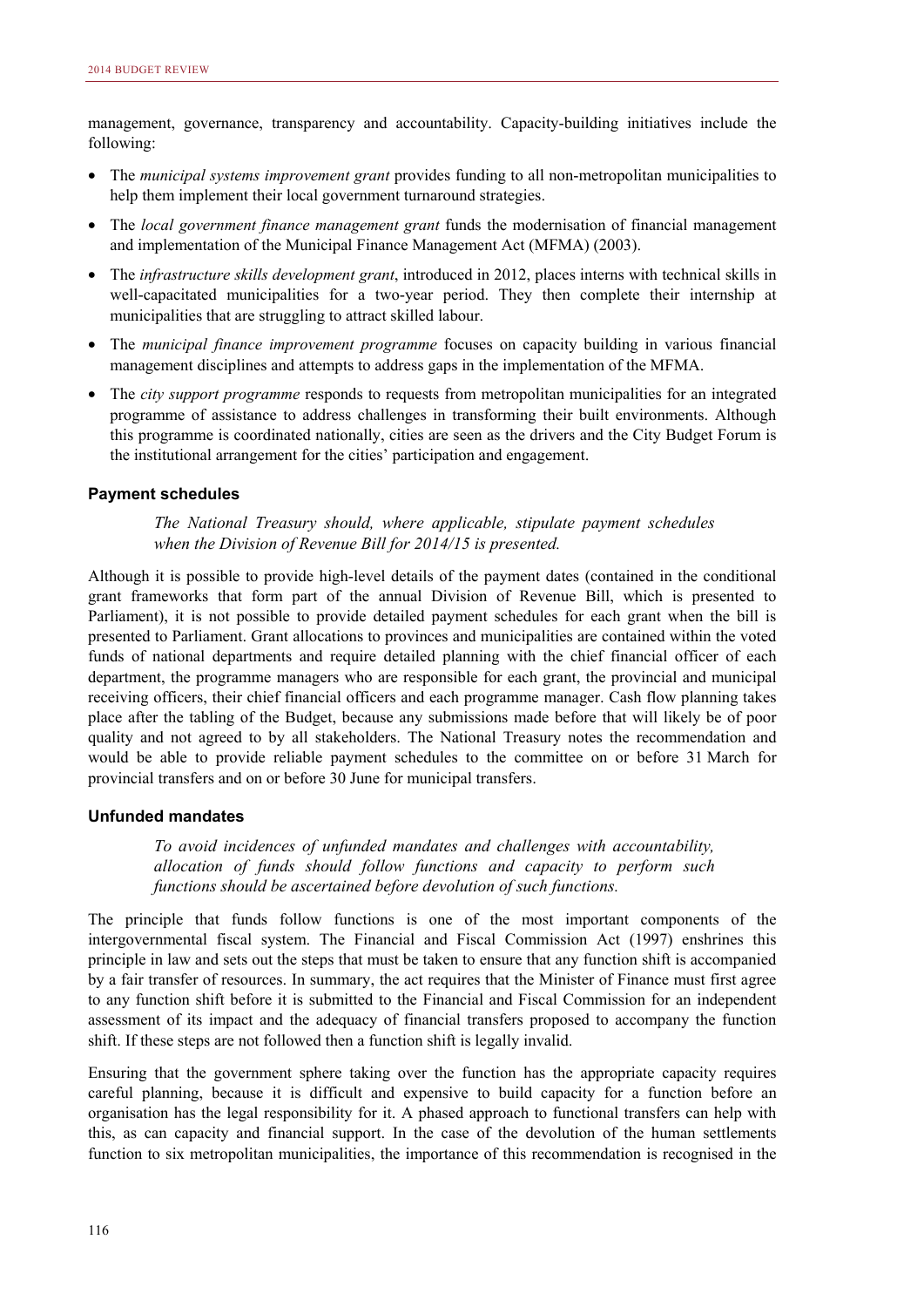decision to provide these cities with a *municipal human settlements capacity grant* from 2014/15 to fund their operational costs in building capacity to administer the function.

#### **Support for municipalities**

*The National Treasury, in terms of its legal obligations and in collaboration with provincial treasuries, should continue to monitor and support municipalities to ensure that they budget adequately for infrastructure repairs and maintenance.* 

Over the past six years, the National Treasury has established two annual strategic engagements with the 17 municipalities whose finances it monitors directly: a mid-year budget and performance review, and a budget benchmarking exercise to assess budgets, financial management and service delivery performance. The municipalities that take part account for over 70 per cent of total municipal budgets. Provincial treasuries replicate the same engagements with the municipalities they are responsible for monitoring. Among other things, these engagements aim to determine whether municipalities have budgeted adequately for repairs and maintenance. The recommended ratio is currently 8 per cent of total operating expenditure.

In the 2011 *Local Government Budgets and Expenditure Review*, the National Treasury highlighted the magnitude of repairs and maintenance and renewal backlogs that exist in municipal infrastructure, particularly electricity, water reticulation, sewerage, storm water and roads systems. These backlogs are affecting the financial sustainability of municipalities, the reliability and quality of their services, and their contribution to economic growth.

#### **Provincial infrastructure**

*The National Treasury should ensure that, at the provincial sphere, allocation of funds follows functions relating to maintenance, repairs and replacement of infrastructure.* 

The National Treasury and sector departments have undertaken extensive work to ensure that provinces are capacitated to map the infrastructure delivery cycle, which includes planning and making provision for infrastructure maintenance, repairs and replacement. The reforms being introduced to the health and education infrastructure grant systems are intended to achieve better value for money from investment in provincial infrastructure by institutionalising proper planning, budgeting and delivery of infrastructure.

#### **Provincial expenditure**

*The National Treasury should monitor and support provincial treasuries to improve on their projections and expenditure controls.* 

The National Treasury monitors and supports provincial treasuries to, among others, improve their projections and expenditure controls. Annual budget benchmarking exercises take place between the National Treasury and each provincial treasury to assess the budget, financial management and service delivery performance information of the province. The National Treasury also provides individualised support to provincial treasuries through in-year monitoring of budget performance. Technical and political feedback on provincial budget performance is also provided in various forums, such as the Technical Committee for Finance and the Budget Council.

#### **Grant reductions**

*The National Treasury should ensure that the reduction of allocations to certain grants does not compromise service delivery.* 

The decision to reduce conditional grant allocations is primarily informed by persistent underspending on these grants. As part of the National Treasury's oversight role towards provinces and municipalities, it regularly monitors expenditure on conditional grant allocations. In cases where provinces and municipalities underperform, the National Treasury takes appropriate steps, including channelling funds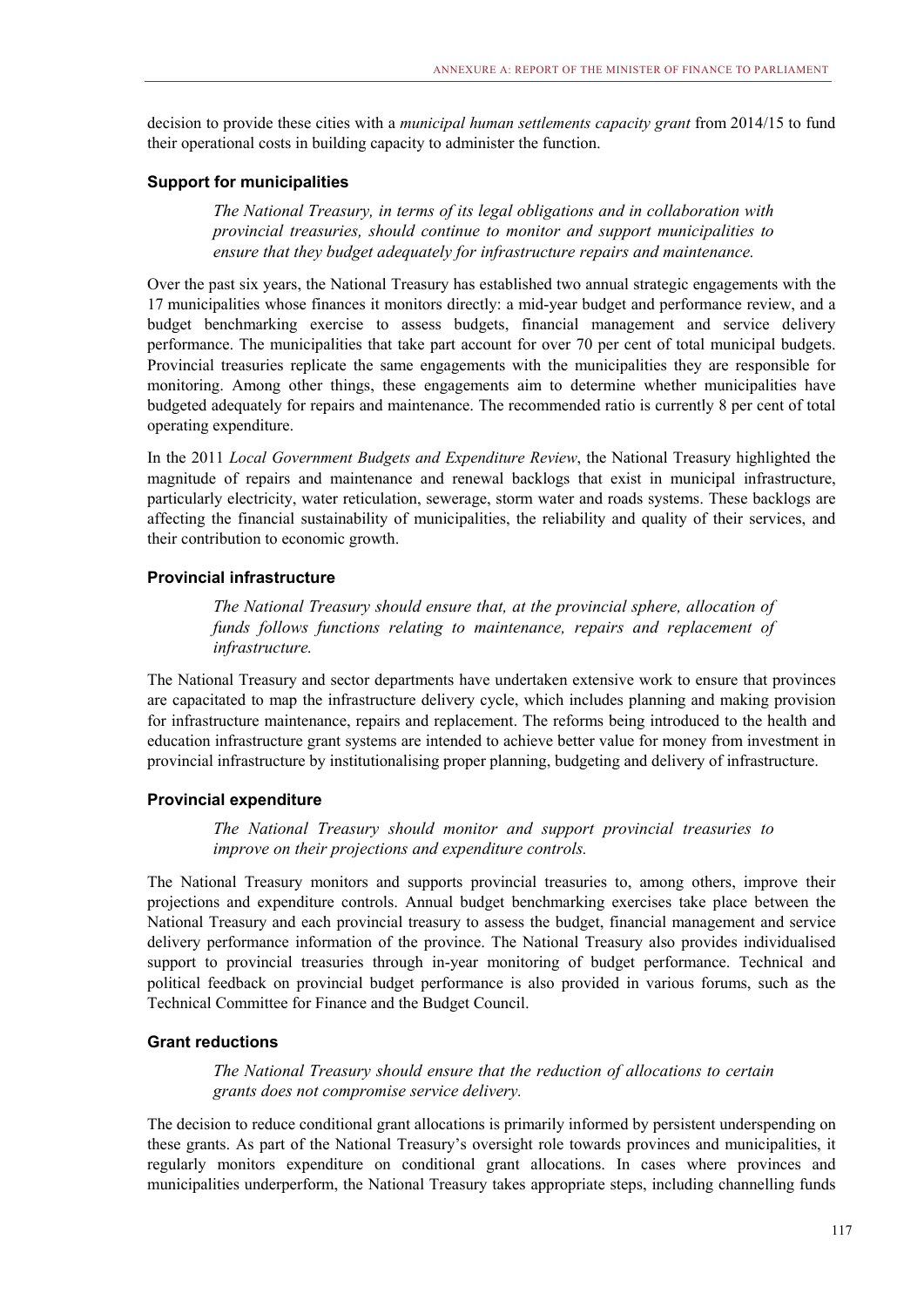to areas where they are urgently required. This is one of the measures that the National Treasury has established to remedy fragmented service delivery in some provinces and municipalities.

## **Recommendations of the Standing Committee on Finance on the 2013 Revised Fiscal Framework**

#### **Education headcount project**

*The National Treasury should assess value for money, efficiency and effectiveness of all education-related investment. Such assessment should include roll out of headcount project piloted in Limpopo Province to the rest of the country.* 

The National Treasury agrees that the headcount project piloted in Limpopo should be extended to other provinces to assess value for money, efficiency and effectiveness of education spending. The phased rollout to other provinces has already started.

#### **Alignment with the National Development Plan**

*The National Treasury should assist with the implementation of the National Development Plan, and ensure that the departments align their strategic plans, annual performance plans, sector plans, delivery agreements and budgets with the priorities and strategic objectives articulated in the National Development Plan.* 

This recommendation is strongly supported by the National Treasury, which is already working with departments to ensure that the objectives of the National Development Plan inform their strategic plans.

#### **Regulatory environment**

*One of the factors that led to South Africa's economic growth lagging that of the emerging market economies could be the regulatory environment. The National Treasury should consider using a regulatory impact assessment mechanism to better assess the impact of regulation on small, medium and micro enterprises.* 

The National Treasury and the Presidency worked together to implement regulatory impact assessments from 2007 until 2009, when this responsibility was taken over primarily by the Cabinet Office in the Presidency, with the National Treasury providing technical support where necessary. In 2010, the Economic Development Department became responsible for economic impact assessments of policy. Although the National Treasury remains committed to limiting the unnecessary regulatory burden on small, medium and micro enterprises, it must work within its mandate, which does not include the right to request impact assessments from line departments. That mandate is currently held by the Cabinet Office.

#### **African growth**

*The National Treasury should engage Business Unity South Africa in analysing the studies made that contrasts the key drivers of economic growth in Africa. Furthermore, there is a greater need for interventions in terms of taking investment opportunities in the African continent.* 

The National Treasury agrees with this recommendation and will seek a meeting with Business Unity South Africa in the near future. Annexure W3 of the *Budget Review*, entitled "Strengthening trade and investment links with Africa", contains information regarding South Africa's investment strategy for the African continent.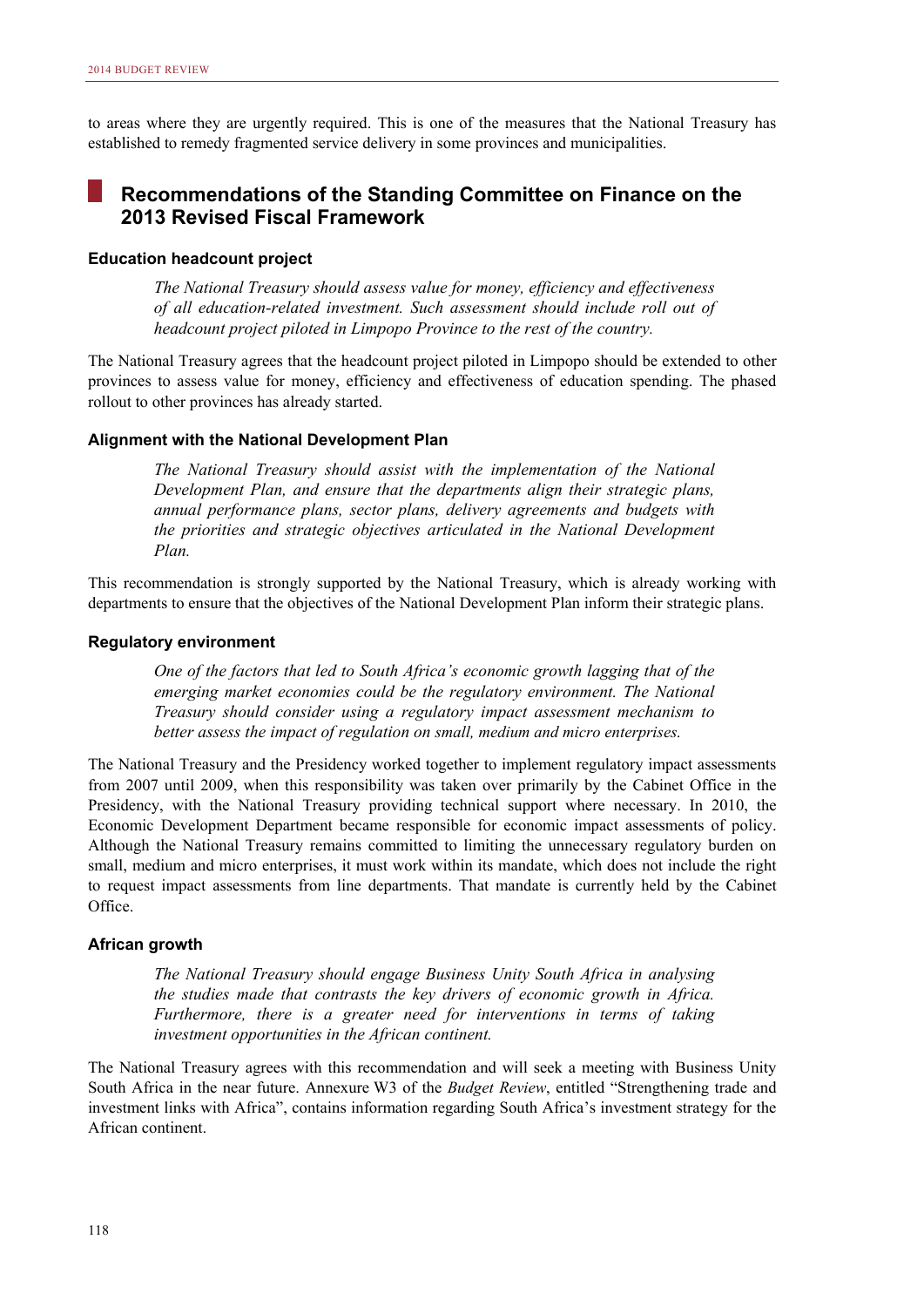#### **Cost-containment measures**

*Government, through the National Treasury, should within the next two months provide clear mechanisms that will be used in dealing with the planned costcontainment measures, add more measures where necessary and adapt the further announced ones when practically necessary.* 

The National Treasury Instruction 01 of 2013/14, which took effect on 1 January 2014, provides details of the cost-containment measures to be adopted by all departments, constitutional institutions and public entities.

#### **The Jobs Fund**

*The National Treasury should provide Parliament with progress made with regards to the R9 billion Jobs Fund allocation for the employment creation programme launched by the Minister of Finance on 7 June 2011.* 

Since its inception, the Jobs Fund has run three calls for proposals, with the third call currently being finalised. Over the first two calls for proposals, 66 projects were approved with a total grant value of R3.48 billion. With the leveraged funds from project partners, the total value of job creation projects approved by the Jobs Fund stands at over R6.1 billion.

During the contracting process, targets for each project are agreed and finalised in line with the Jobs Fund's six programme indicators against which every project must report. The current portfolio of contracted projects targets the creation of 96 102 new, permanent jobs over the next three years. These are jobs that would not have existed without the Jobs Fund intervention. In addition, projects will place 48 933 individuals into existing, vacant jobs by providing training and placement services.

The ability to leverage funding from project partners and the innovative nature of many of the Jobs Fund initiatives has resulted in relatively low average grant costs to create a new, permanent job. This currently stands at R34 862.

#### **Contingency reserve**

*The National Treasury should report to the House on the approach to the allocation of the contingency reserve in the light of the allocation of the full R4 billion reserve in this year's MTBPS.* 

Government allocates a contingency reserve to fund unforeseen and unavoidable spending pressures not included in the baseline. Following an analysis, which confirmed that unforeseen and unavoidable expenditure adjustments averaged R4 billion over the past five years, the decision was made to reduce the contingency reserve. Given government's commitment to maintain spending within previously announced limits, additional allocations are financed by drawdowns on the contingency reserve and savings realised in existing departmental budgets. Of the R4 billion contingency reserve in 2013/14, R2.4 billion was used to finance salary adjustments. The remainder of the contingency reserve was used to finance roll-overs, and unforeseen or unavoidable additions.

#### **Budget deficit measure**

*The National Treasury should submit to the House a report on the recalibration of the budget deficit measure and include a comparison of the approach in other countries.* 

The International Monetary Fund's *Government Finance Statistics* manual (2001) requires that extraordinary receipts and payments are reported above the line, which means that they should be brought into the budget framework. This approach is used by many developed and emerging market economies. In line with this global standard, the South African government has brought extraordinary receipts and payments into the budget framework. This category includes receipts related to transactions